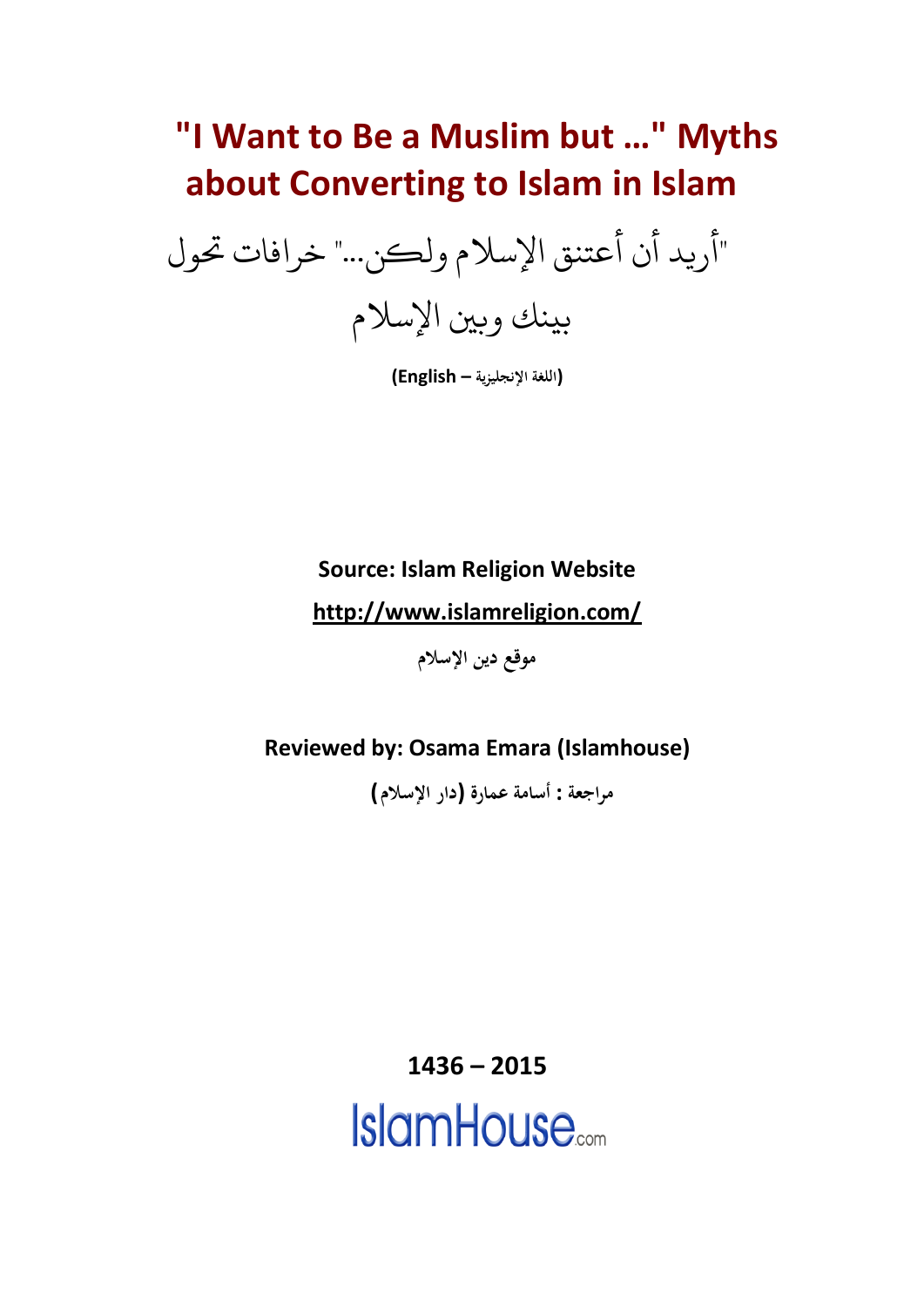The most fundamental belief in Islam is that there is no true god (deity) but Allah. He, the One, the Only, the First and the Last, has no partners, sons, daughters or intermediaries. He is Alone in His Dominion and in His Omnipotence. It is a very simple concept, it is simply the truth. Nevertheless sometimes the pure belief in God can be overwhelming. Often we are surprised when we call for God and He answers immediately.

The religion of Islam encompasses that simple concept – that God is One and wraps it in a package called submission. Islam means, submission to the will of God. The root word of Islam (sa-li-ma) is the same that is shared with the Arabic word meaning peace and security. In essence, peace and security comes from living life according to God's will. Like a circle of life it always begins and ends in the same place – there is no god but Allah. When we submit to the will of God, we are Muslims and to demonstrate our sincerity we testify that we are Muslim by saying, alone or in the company of other Muslims, *la ilaha illa* Allah, Muhammad *rasoolu* Allah. There is no true god (deity) but Allah and Muhammad, may the mercy and blessings of God be upon him, is His messenger.

Whenever any human being experiences and understands God's mercy, Satan tries his best to harm that individual. Satan does not want us to feel comfort and mercy; he wants us to feel anxious and depressed. He wants us to make mistakes and commit sins. Satan despairs of ever feeling God's love therefore he wants to corrupt as many human beings as he can: **"…surely I will sit in wait against them (human beings) on Your Straight Path. Then I will come to them from before them and behind them, from their right and from their left…"** (Quran 7:16-17)

Whenever a person realises the truth and wants to become a Muslim, Satan introduces the word 'but'. I want to become a Muslim...BUT! But I am not ready. But I don't speak Arabic. But I am white. But I don't really know about Islam. God warned us against Satan and his cunning ways: **"O children of Adam. Let not Satan deceive you."** (Quran 7:27) and **"Surely Satan is an enemy to you so take him as an enemy."** (Quran 35:6)

Satan's whispers try to prevent us from converting to Islam. These ideas should not stand in the way of a person connecting, or reconnecting with the Most Merciful God. In this series or articles we will discuss some of the most prominent myths, lay them open to scrutiny and see that God is indeed Most Merciful. He makes converting to Islam easy, not difficult. No buts!

## **1. I want to be a Muslim but I do not want to change my name.**

A person embracing Islam does not have to change his or her name. Prophet Muhammad, may the mercy and blessings of God be upon him, said that everybody was entitled to a good name, a name that had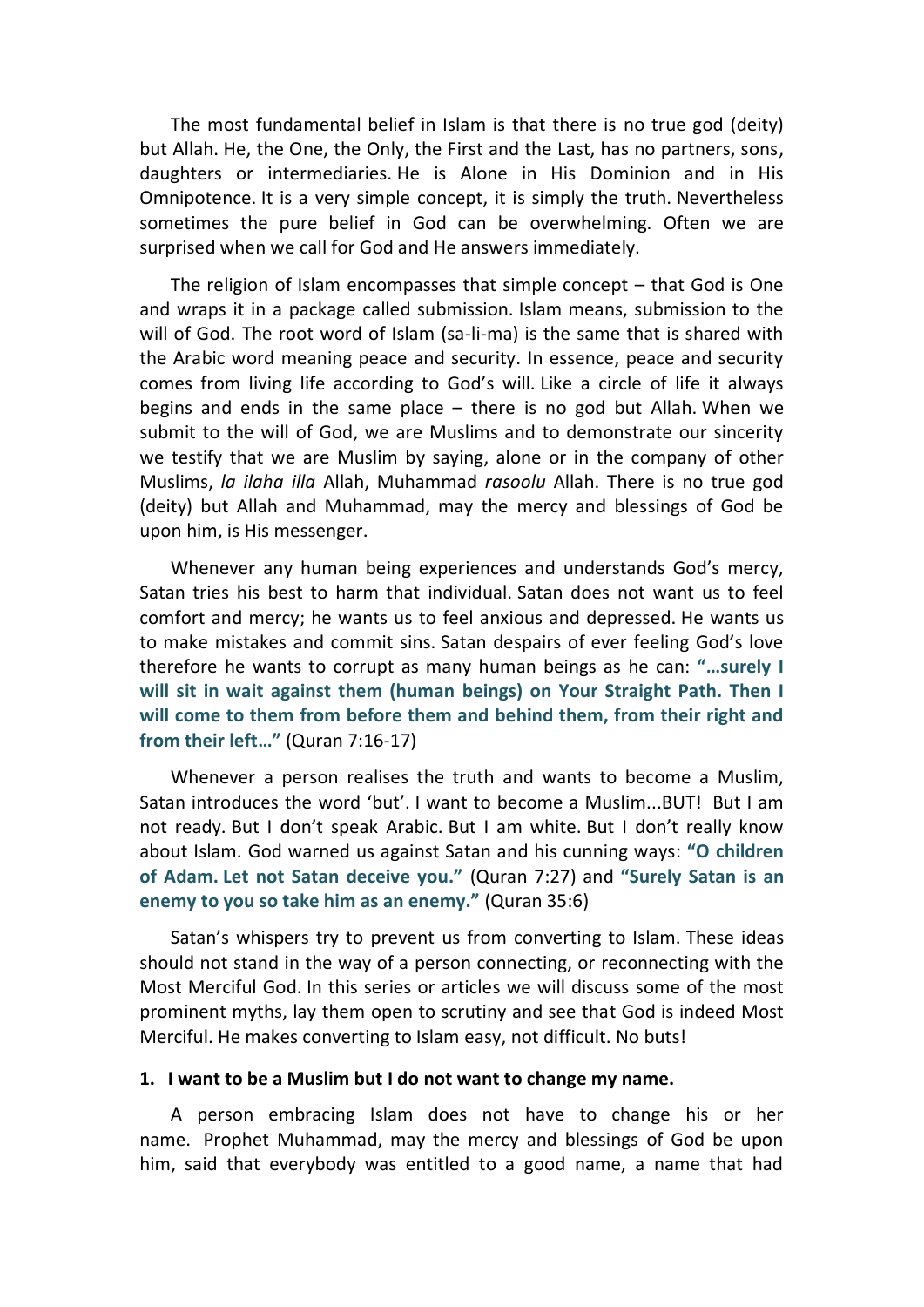meaning or character. For the vast majority of people it is not an issue, however if you discover that your name has a bad meaning or an association with sinners or tyrants it is better to change it to something more acceptable. If the person's name is a name of an idol or reflects servitude to something or someone other than God, then it has to be changed. Remember though that Islam is easy. If changing your name officially would cause hardship, distress or harm, it would suffice to change it only among friends and family.

## **2. I want to be a Muslim but I do not know any Arabic.**

The religion of Islam was revealed for all people, in all places, at all times. It is not a religion exclusively for Arabs or Arabic speakers. In fact the majority of the world's 1.4 billion Muslims are not from an Arab background. A person can become Muslim without knowing a single word of Arabic; it does not affect his or her ability to accept Islam. However, the language of Quran is Arabic and the daily prayers are performed in Arabic, so although it is not necessary to learn the whole language, after conversion it will be necessary to learn some Arabic words.

If a person is unable to learn enough Arabic to perform his prayers because of a speech defect or because he is not able to pronounce the Arabic, he must try as much as he can. If learning at least some Arabic is not possible, then he is relieved of this obligation, because God does not burden people with more than they are able to bear. However God also says that he has made learning Quran easy, therefore it is obligatory for a person to try his best. Allah says, **"God burdens not a person beyond his scope."** (Quran 2:286) And says, **"And We have indeed made the Quran easy to understand and remember."** (Quran 54:17)

A man came to the Prophet and said, "O Messenger of God, I cannot memorize something from the Quran so teach me something suffices me." He said, "Say, *Subhaan-Allaah wal-hamdu Lillaah wa laa ilaaha ill-Allaah wa Allaahu akbar wa laa hawla wa la quwwata illa Billaah* (Far removed is God from every imperfection, praise be to God, there is no god except Allah and God is Most great, and there is no power or strength except with God)."[\[1\]](http://www.islamreligion.com/articles/4360/#_ftn23331)

Entering the fold of Islam is easy. It is a simple process, free of complications. In part 2 we will discuss circumcision, the fact that Islam has no ethnic or race restrictions and becoming Muslim without knowing very much about Islam.

**Footnotes:**

[\[1\]](http://www.islamreligion.com/articles/4360/#_ftnref23331) *Abu Dawood, An-Nasa'i*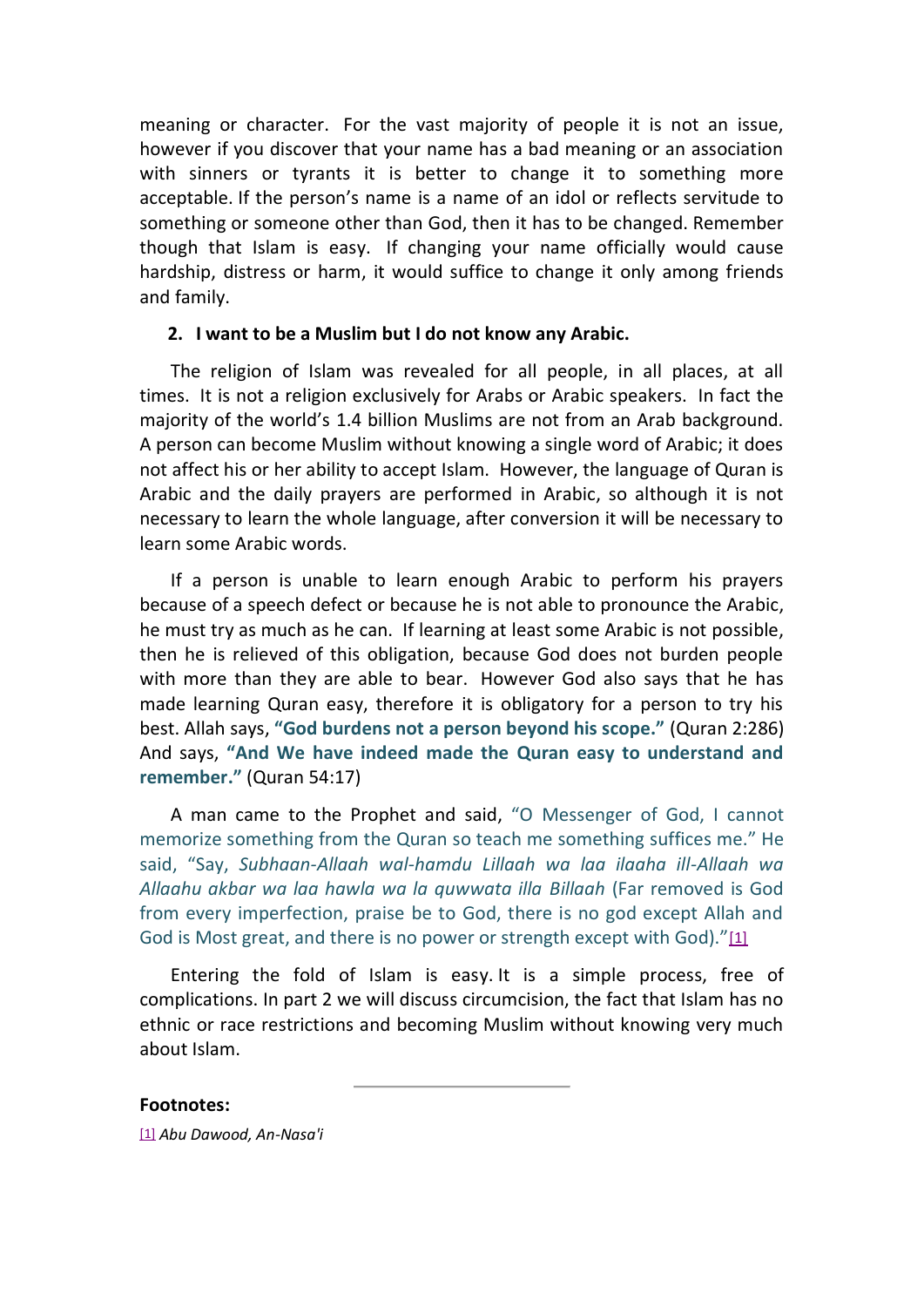There is no god but God. It is a simple statement that should make converting to Islam easy. There is only One God, and only one religion, nothing could be more uncomplicated. However, as we discussed in the previous article, whenever a person realises the truth and wants to become a Muslim, Satan introduces the word but. I want to be a Muslim...BUT. But I am not ready. But I don't speak Arabic, or but I do not want to change my name. Today we will discuss more myths that prevent people from converting to Islam.

## **3. I want to be a Muslim but I do not want to be circumcised.**

Prophet Muhammad said that every child was born in a state of *fitrah*, with the correct understanding of God.  $[1]$  And the traditions of Prophet Muhammad tell us that the conditions related to *fitrah* (the natural state of being) are five.

"Five things are part of the *fitrah*: shaving the pubic hair, circumcision, trimming the moustache, plucking the armpit hairs, and cutting the nails." [\[2\]](http://www.islamreligion.com/articles/4377/#_ftn23098) This is believed to be the ancient way, the natural way, followed by all of the Prophets, and enjoined on the believers by the laws that they brought[.\[3\]](http://www.islamreligion.com/articles/4377/#_ftn23099)

The majority of Islamic scholars agree that circumcision is obligatory for men providing they do not fear that it may harm them. When assessing the degree of harm a man must look to the Quran and the authentic teachings of Prophet Muhammad for guidance. If a man is not able to be circumcised due to fear of injury or any other valid reason that may make his life miserable, the obligation is waived. It is not permissible for the issue to become a barrier that prevents a man from accepting Islam. [4] In other words, it is not a condition for becoming a Muslim. Also, it does not prevent a man from leading the prayers.<sup>[5]</sup> There is no requirement for female circumcision in Islam.

#### **4. I want to be a Muslim but I am white.**

Islam is the religion that was revealed for all people, in all places, at all times. It was not revealed for a particular race or ethnicity. It is a complete way of life based on the teachings found in the Quran and the authentic traditions of Prophet Muhammad. Although the Quran was revealed in the Arabic language and Prophet Muhammad was an Arab, it would be wrong to assume that all Muslims are Arabs, or for that matter, that all Arabs are Muslims. In fact the vast majority of the world's 1.4 billion Muslims are not Arabs.

There are no racial or ethnic requirements for one to be a Muslim. In his final sermon Prophet Muhammad reiterated this fact very succinctly.

"O people! Your god is One and your father is one. Verily, an Arab has no superiority over a non-Arab and a non-Arab has no superiority over an Arab; a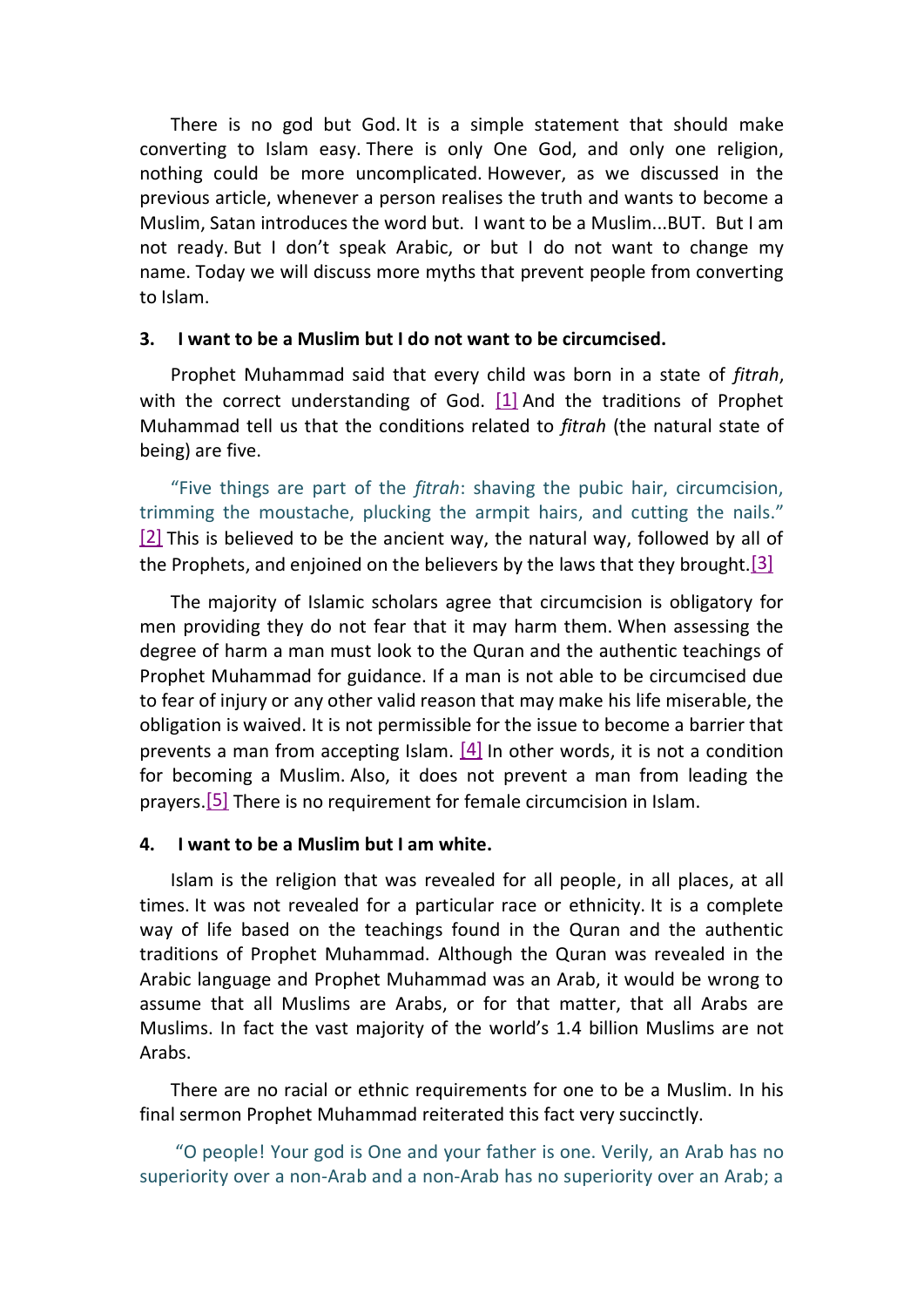red person has no superiority over a black person nor does a black person have superiority over a red person, except by piety."[\[6\]](http://www.islamreligion.com/articles/4377/#_ftn23102) **"O humankind! We have created you from a male and a female, and made you into nations and tribes, that you may know one another."** (Quran 49:13)

#### **5. I want to be a Muslim but I do not know anything about Islam.**

There is no need to know a lot about Islam to become a Muslim. It is enough to know the meaning of testimony and the six pillars of faith. Once a person has embraced Islam, there is time for him to learn about his religion. There is no need to rush and be overwhelmed. Take things slowly, but steadily move forward at your own pace. There is time to understand the inspirational beauty and ease of Islam, and to learn about all the prophets and messengers of Islam including the last prophet, Muhammad. A Muslim never stops learning; it is a process that will continue until death.

Prophet Muhammad said, "The believer will never have enough of listening to good things (seeking knowledge) until he reaches Paradise."[\[7\]](http://www.islamreligion.com/articles/4377/#_ftn23103)

#### **6. I want to be a Muslim but I have committed too many sins.**

When a person says the testimony of faith (*Shahada*), I testify that there is no god but God and I testify that Muhammad is His messenger, he becomes like a new born baby. All his previous sins, no matter how great or small are washed away. The slate is clean, free from sin, shiny and white; this is a new beginning. Allah says, **"Say to those who have disbelieved that if they cease, what has previously occurred will be forgiven for them…"** (Quran 8:38)

There is no compulsion for anyone to accept the truth of Islam. However if your heart tells you there is only One God, do not hesitate. Allah says, **"There is no compulsion in religion. Verily, the right path has become distinct from the wrong path. Whoever disbelieves in evil and believes in God, then he has grasped the most trustworthy handhold that will never break. And God is All-Hearer, All-Knower."** (Quran 2:256)

#### **Footnotes:**

- [\[1\]](http://www.islamreligion.com/articles/4377/#_ftnref23097) *Saheeh Muslim*
- [\[2\]](http://www.islamreligion.com/articles/4377/#_ftnref23098) *Saheeh Al-Bukhari*, *Saheeh Muslim*
- [\[3\]](http://www.islamreligion.com/articles/4377/#_ftnref23099) Ash-Shawkaani, *Nayl al-Awtaar, Baab Sunan al-Fitrah*
- [\[4\]](http://www.islamreligion.com/articles/4377/#_ftnref23100) *Fatawa al-Lajnah al-Daa'imah*, 5/115, *Al-Ijaabaat 'ala As'ilat al-Jaaliyaaat*, 1/3, 4

[\[6\]](http://www.islamreligion.com/articles/4377/#_ftnref23102) The text of the Farewell Sermon can be found in *Saheeh Al-Bukhari* and *Saheeh Muslim*, and in the books of *At-Tirmidhi* and *Imam Ahmad*.

[\[7\]](http://www.islamreligion.com/articles/4377/#_ftnref23103) *At Tirmidhi*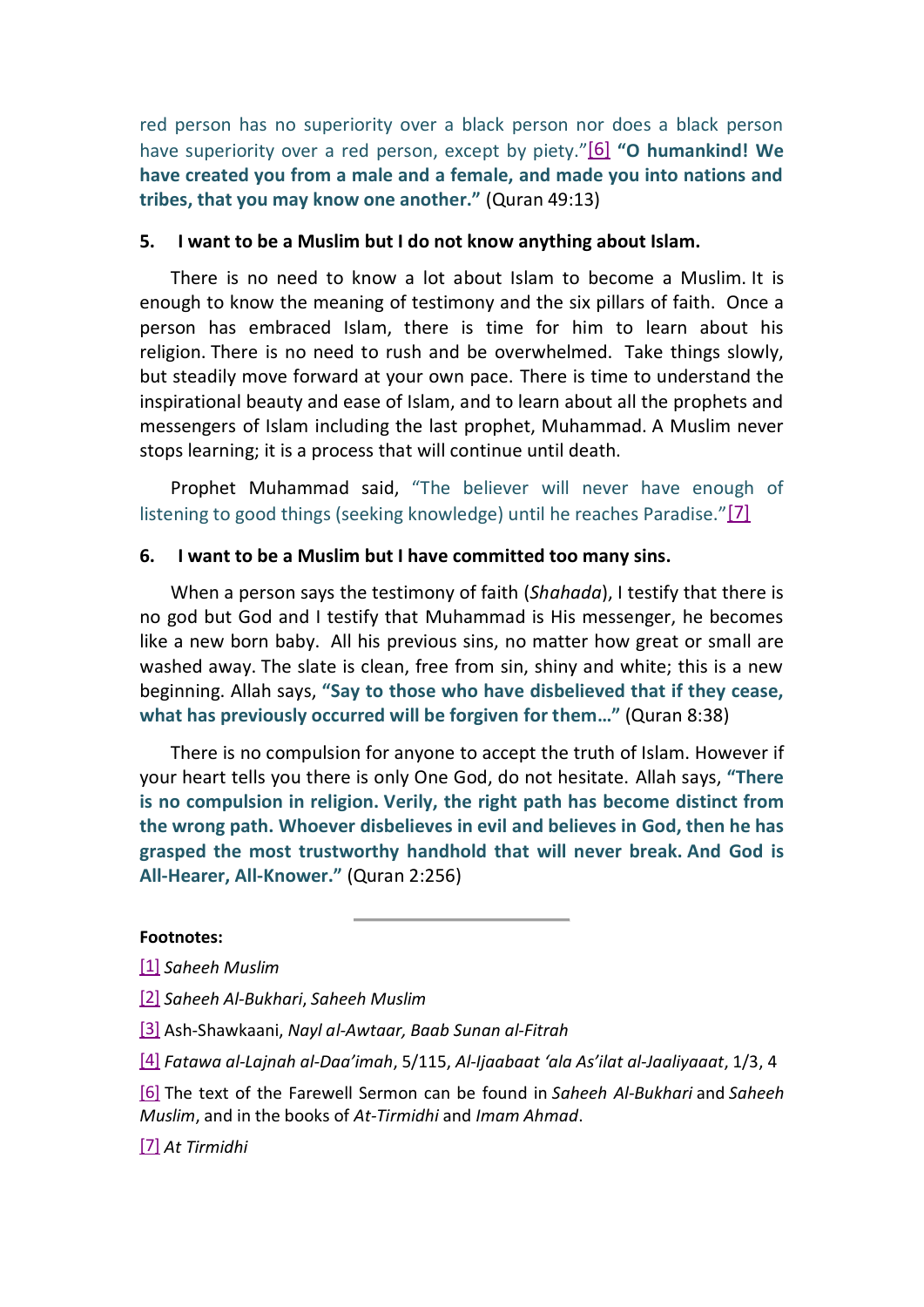We finished Part 2 by mentioning that when a person converts to Islam all his previous sins, no matter how grave or small, are eliminated. The slate is clean, free from sin, shiny and white; this is a new beginning. However there are some people who may hesitate to accept Islam because they fear they will be unable to stay away from sin. We begin part 3 by discussing this topic.

# **7. I want to be Muslim but I know there are some sins I cannot stop doing.**

If a person truly believes that there is no god but Allah, he or she should accept Islam without delay, even if they believe they will continue to sin. When a person is used to living a life unencumbered by any set of moral principles, Islam may at first seem like a set of rules and regulations that are almost impossible to fulfill. Muslims do not drink alcohol, Muslims do not eat pork, Muslim women must wear scarves, Muslims must pray five times every day. Men and women find themselves saying things like, "I could not possibly stop drinking", or "I would find it too difficult to pray every single day let alone five times".

The reality is however, that once a person has accepted that there is no god worthy of worship but Allah, and developed a relationship with Him the rules and regulations drift into insignificance. It is a slow process of wanting to please God. For some, accepting the guidelines for a happy life is a matter of days, even hours, for others it can be weeks, months, or even years. Every person's journey into Islam is different. It is important to remember that God forgives all sins. A believer can, by the mercy of God, be admitted to paradise no matter what sins he has committed. On the other hand, a non believer, one who worships something or someone other than the One True God, will be admitted to eternal Hellfire. Therefore given a choice between not accepting Islam altogether or being a Muslim who is sinning, the second choice is certainly much better.

# **8. I want to be a Muslim but I am afraid to inform others.**

As we have stressed repeatedly there is nothing in the world that should prevent a person from embracing Islam. If one fears the reaction of others, such as his or her parents, siblings or friends, and feels that they are not ready to inform them, still they should convert and try to practice Islam in secret as much as they can. As time passes, and the connection with God is established, a person's faith will become stronger and they will know how to handle the situation better. In fact the new Muslim will almost certainly feel liberated and begin to feel the need to inform the whole world about the beauty of Islam.

In the meantime it is a good idea to slowly and subtly prepare your friends and family for the changes that will obviously take place. Perhaps one could begin to talk openly about God and religion in general, express an interest in other faiths or Islam in particular. When a person begins to practice Islam,